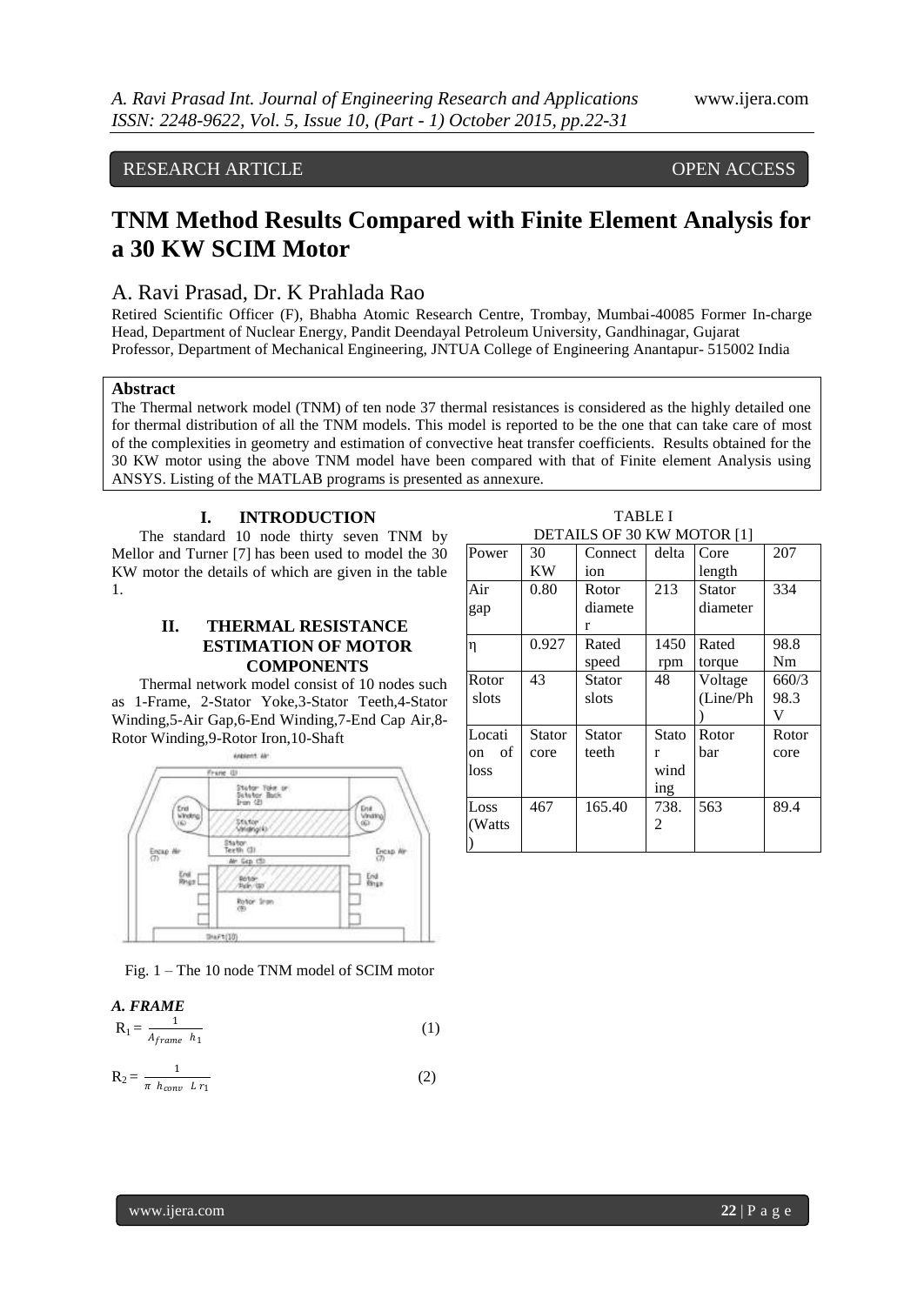

### *B. STATOR YOKE / STATOR BACK IRON*





 $\mathbf{1}$ 

FIG. 3 STATOR BACK IRON







FIGURE – 4 STATOR TEETH

$$
R_7 = \frac{L^* P_t}{6 * \pi * k_{la} * W_t * (r_2^2 - r_3^2)}
$$
...(7)  

$$
R_8 = \frac{\pi * W_t * (r_2^2 - r_3^2)}{k_{lr} * L * s * p_t * (r_2 - r_3)^2 * n^2}
$$
...(8)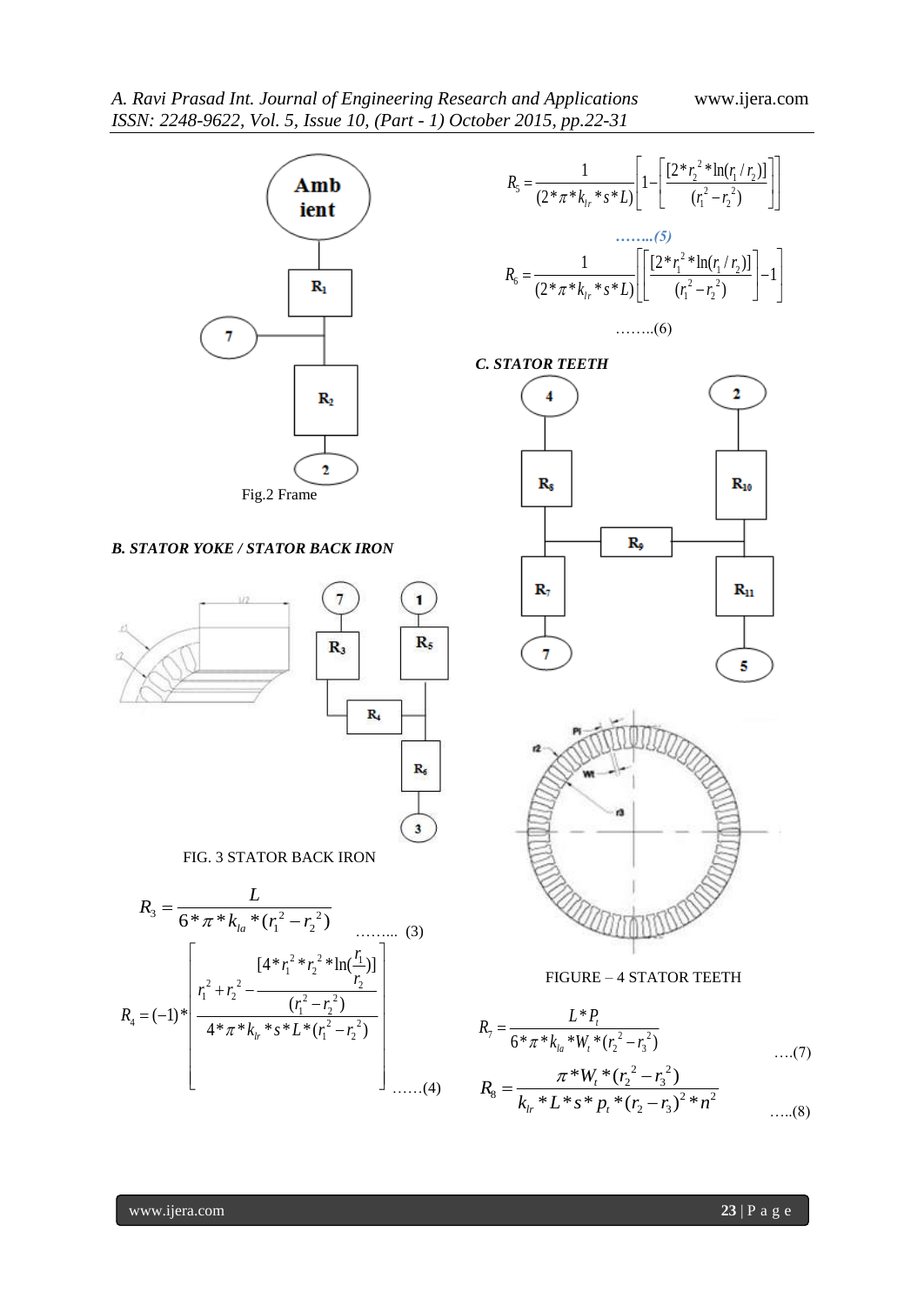| $[4 * r_2^2 * r_3^2 * ln(\frac{r_2}{r_2})]$                                                                                                                                                                                                                                                                                                                                                                                                                   | E. AIR GAP                                                                                                                                                                                                                                       |
|---------------------------------------------------------------------------------------------------------------------------------------------------------------------------------------------------------------------------------------------------------------------------------------------------------------------------------------------------------------------------------------------------------------------------------------------------------------|--------------------------------------------------------------------------------------------------------------------------------------------------------------------------------------------------------------------------------------------------|
| $R_9 = (-1)^* \left  \frac{r_2^2 + r_3^2 - \frac{(r_2^2 - r_3^2)}{(r_2^2 - r_3^2)}}{4 * \pi * k_{lr} * L * s * W_r * (r_2^2 - r_3^2)} \right $<br>$R_{10} = \frac{P_t}{(2 \pi \pi^* k_{t_r} * s \pi^* L^* W_t)} \left[1 - \left[ \frac{[2 \pi r_3^2 * \ln(r_2 / r_3)]}{(r_2^2 - r_2^2)}\right]\right]$<br>$R_{11} = \frac{P_t}{(2 \pi \pi^* k_{t_r} * s^* L^* W_t)} \left  \left  \frac{[2 \pi r_2^2 * \ln(r_2 / r_3)]}{(r_2^2 - r_3^2)} \right  - 1 \right $ | Ŋ<br>$R_{16}$<br>$R_{17}$<br>$R_{18}$<br>IJ<br>rs<br>8                                                                                                                                                                                           |
| $\ldots$ (11)                                                                                                                                                                                                                                                                                                                                                                                                                                                 | Fig. 6 AIR GAP                                                                                                                                                                                                                                   |
| 2<br>$R_{12}$<br>$R_{13}$                                                                                                                                                                                                                                                                                                                                                                                                                                     | $R_{16} = \frac{P_t}{W_* * \pi^* r_* * l^* h_{2*} * [h_{2*}]}$<br>$\ldots \ldots \ldots (16)$<br>$R_{17} = \frac{P_t}{(P_t - W_t) \pi^* r_s * 1 * h_{2r} * [h_{2r}]}$<br>$\ldots$ (17)<br>$R_{18} = \frac{1}{\pi^* r_*^* l^* h_*^* h_{\odot} l}$ |
| $\mathbf{R}_{14}$                                                                                                                                                                                                                                                                                                                                                                                                                                             | $\ldots \ldots \ldots \ldots (18)$                                                                                                                                                                                                               |
| $R_{15}$<br>FIG. 5 STATOR WINDING                                                                                                                                                                                                                                                                                                                                                                                                                             | $ Ae^{W}$<br>$R_{19}$<br>$R_{21}$<br>$R_{20}$                                                                                                                                                                                                    |
| $R_{12} = \frac{2^* t_i}{(\pi^* k_i^* L^* r_i^* n)} + \frac{1}{(2^* \pi^* k_v^* L^* f_i^* n)}$ (12)                                                                                                                                                                                                                                                                                                                                                           |                                                                                                                                                                                                                                                  |
| $R_{13} = \frac{L}{(6*_{\text{K}_{\text{e}}} * A_{\text{e}}} * n)}$<br>$\ldots$ (13)                                                                                                                                                                                                                                                                                                                                                                          | $\frac{1}{2}$                                                                                                                                                                                                                                    |
| $R_{14} = \frac{4 \cdot t_i}{(\pi \cdot k_i \cdot L \cdot r_4 \cdot r_1)} + \frac{1}{(\pi \cdot k_v \cdot L \cdot r_1 \cdot r_1)}$ $R_{19} = \frac{1 \cdot w}{(n \cdot A_{sc} \cdot k_c)}$                                                                                                                                                                                                                                                                    | $\ldots \ldots \ldots (19)$                                                                                                                                                                                                                      |
| $R_{15} = \frac{1}{(\pi^* k_*^* L^* f_*^* n)}$                                                                                                                                                                                                                                                                                                                                                                                                                | $R_{20} = \frac{w}{(16 * \pi^2 * r, * fr * k_0)}$<br>$\ldots$ (20)                                                                                                                                                                               |
|                                                                                                                                                                                                                                                                                                                                                                                                                                                               |                                                                                                                                                                                                                                                  |
| www.ijera.com                                                                                                                                                                                                                                                                                                                                                                                                                                                 | $24 \mid P$ a g e                                                                                                                                                                                                                                |

$$
R_{21} = \frac{w * r_6^2}{(8 * \pi * r_4^2 * l_o * f_r * k_v * n)}
$$
 (21)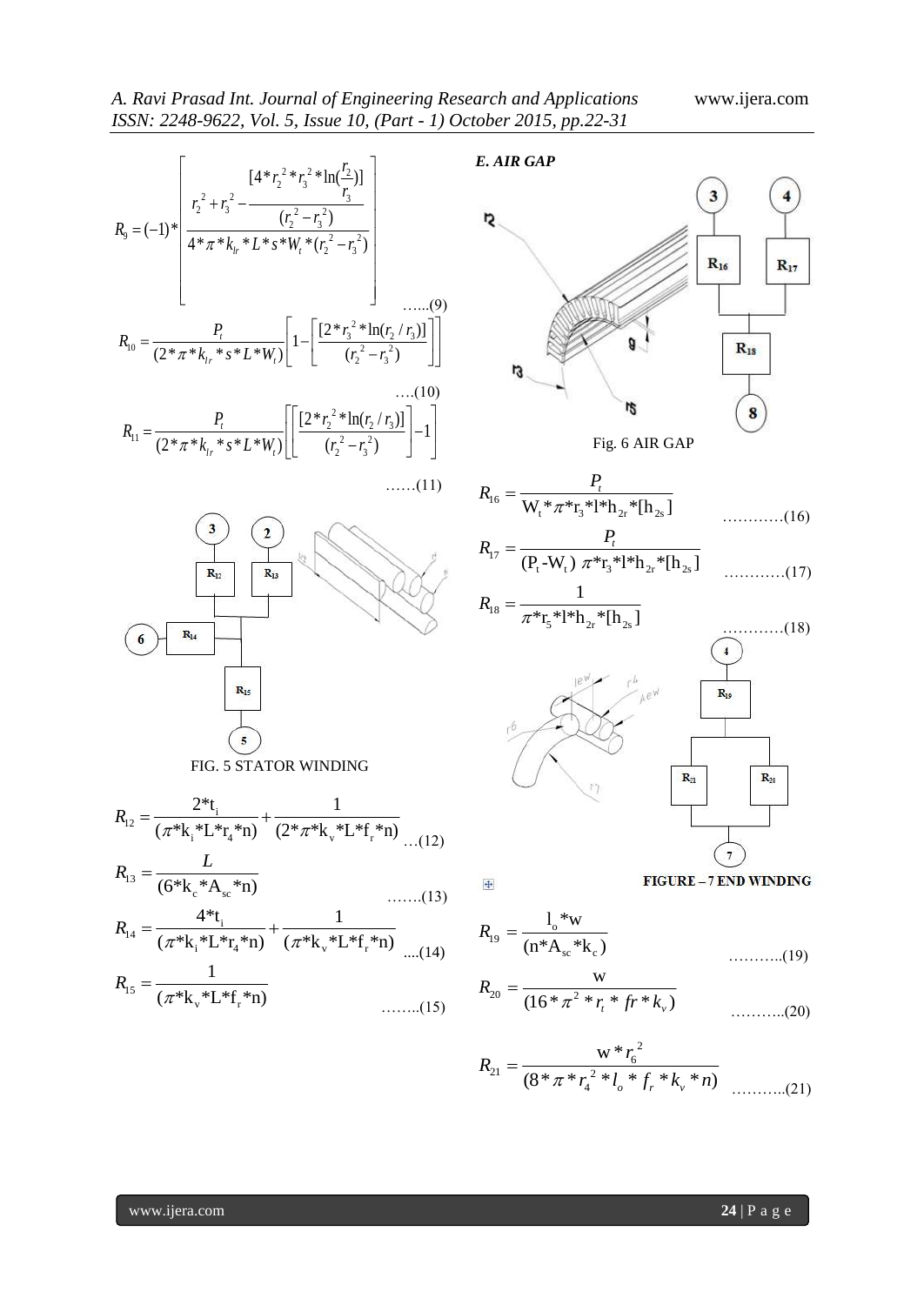### *G. END CAP AIR*



The circulating air in the end cap is assumed to have a uniform temperature. A single film coefficient is used to describe the convective heat transfer from all surfaces.

The contact area offered by the end winding toroidal model is increased by 50% to allow for surface irregularities and the greater area of the flatter structure of a true end winding.

$$
R_{22} = \frac{1}{A_{s1} * h_{3r} [*h_{3s}]}
$$
 ......(22)

$$
R_{23} = \frac{1}{A_{s2} * h_{3r} [{}^*h_{3s}]}
$$
 ......(23)

$$
R_{24} = \frac{1}{A_{s3} * h_{3r} [{}^* h_{3s}]}
$$
 ......(24)

$$
R_{25} = \frac{1}{1.5 \times A_{s4} \times h_{3r} [\times h_{3s}]}
$$
...(25)

$$
R_{26} = \frac{1}{A_{s5} * h_{3r} [{}^* h_{3s}]}
$$
 (26)

$$
R_{27} = \frac{1}{A_{s6} * h_{3r} [{}^* h_{3s}]}
$$
 (27)

**H. ROTOR WINDING**  
\n
$$
R_{28} = \frac{L}{[6*\pi *k_a * (r_s^2 - r_s^2)]} + \frac{l_e}{[\pi * k_a * (r_s^2 - r_f^2)]}
$$
\n...(28)

$$
R_{29} = (-1)^{*} \left[ \frac{[4 * r_{5}^{2} * r_{8}^{2} * \ln(\frac{r_{5}}{r_{8}})]}{4 * \pi * k_{a} * L * (r_{5}^{2} - r_{8}^{2})} \right]
$$
\n(29)

$$
R_{30} = \frac{1}{(2 \times \pi \times k_a \times L)} \left[ 1 - \left[ \frac{[2 \times r_s^2 \times \ln(r_s / r_s)]}{(r_s^2 - r_s^2)} \right] \right]_{(30)}
$$



FIG. 9 ROTOR WINDING



Fig. 10 ROTOR IRON

$$
R_{31} = \frac{1}{(2 \times \pi \times k_a \times L)} \left[ \left[ \frac{[2 \times r_s^2 \times \ln(r_s / r_s)]}{(r_s^2 - r_s^2)} \right] - 1 \right] \dots (31)
$$

$$
R_{32} = \frac{L}{6 * \pi * k_a (r_s^2 - r_9^2)}
$$
...(32)

www.ijera.com **25** | P a g e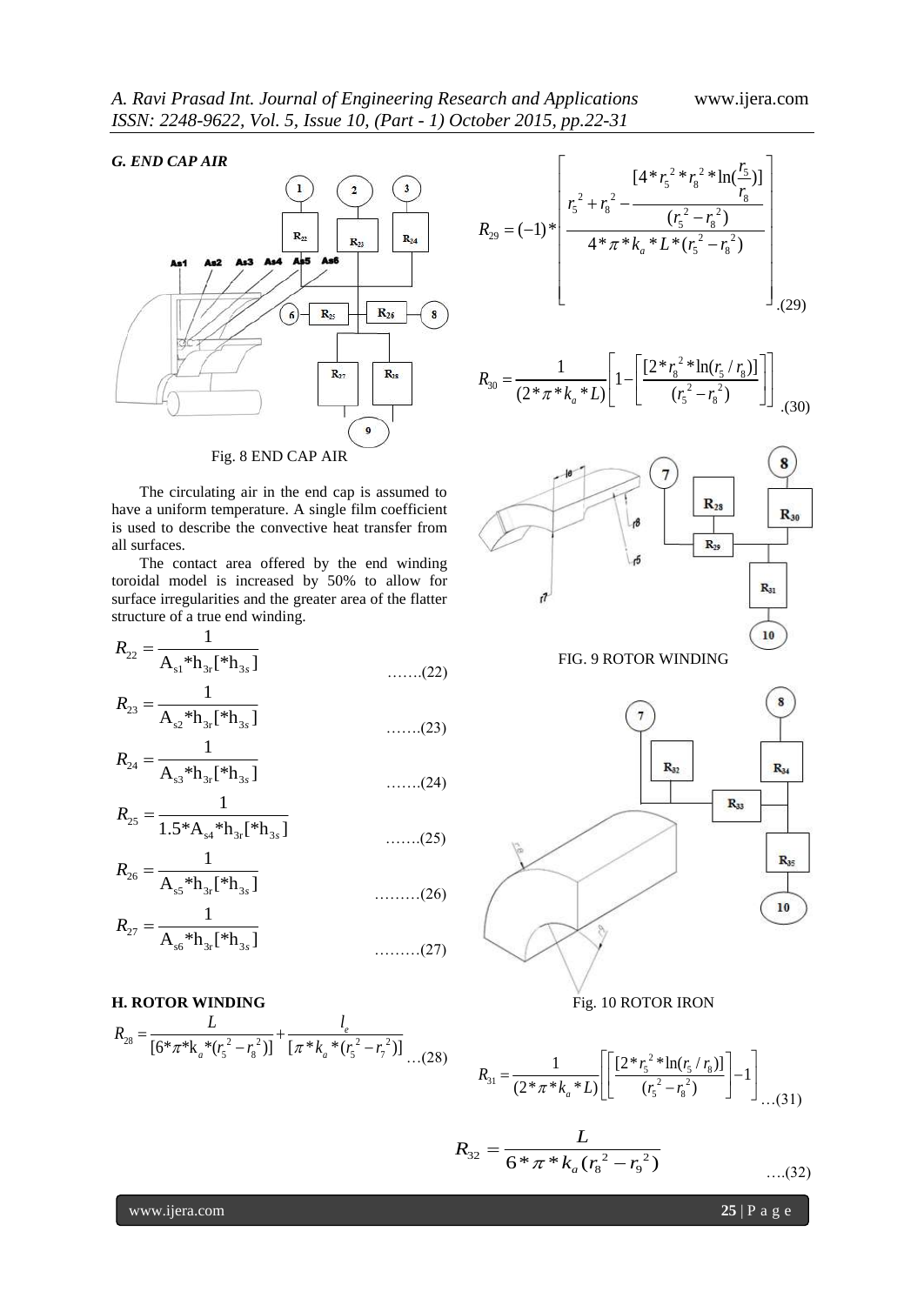### *A. Ravi Prasad Int. Journal of Engineering Research and Applications* www.ijera.com *ISSN: 2248-9622, Vol. 5, Issue 10, (Part - 1) October 2015, pp.22-31*

|  | $[4 * r_8^2 * r_9^2 * ln(\frac{r_8}{r})]$<br>$\frac{(r_s^2 + r_g^2 - \frac{r_g}{(r_s^2 - r_g^2)})}{4 * \pi * k_h * s * L * (r_s^2 - r_g^2)}$ |  |
|--|----------------------------------------------------------------------------------------------------------------------------------------------|--|
|--|----------------------------------------------------------------------------------------------------------------------------------------------|--|

…..(33)

$$
\begin{aligned}\n&\text{(33)}\\ R_{34} &= \frac{1}{(2*\pi *k_{lr} * s*L)} \left[ 1 - \left[ \frac{[2*_{r_9}^2 * \ln(r_8/r_9)]}{(r_8^2 - r_9^2)} \right] \right] \\
&\text{(34)}\\ R_{35} &= \frac{1}{(2*\pi *k_{lr} * L * s)} \left[ \left[ \frac{[2*_{r_8}^2 * \ln(r_8/r_9)]}{(r_8^2 - r_9^2)} \right] - 1 \right] \\
&\text{(35)}\n\end{aligned}
$$

*I. SHAFT*

$$
R_{36} = \frac{1}{(2 \times \pi \times k_s \times L)} + \frac{l_m}{(2 \times \pi \times k_s \times r_9^2)}
$$
  

$$
R_{37} = \frac{1}{(4 \times \pi \times k_s \times L)} + \frac{l_m}{(2 \times \pi \times k_s \times r_9^2)}
$$
......(36)

$$
R_{37} = \frac{1}{(4^* \pi^* \mathbf{k}_s^* \mathbf{l}_b)} + \frac{l_m}{(2^* \pi^* \mathbf{k}_s^* \mathbf{r}_9^2)}
$$
(37)

$$
\frac{1}{\sqrt{\frac{R_{30}}{R_{37}}}}
$$

### FIG. 11 SHAFT

| TABLE II        |
|-----------------|
| LIST OF SYMBOLS |

| <b>Symbols</b>                 |             | <b>Name</b>                    |
|--------------------------------|-------------|--------------------------------|
| $\rm R_{\scriptscriptstyle e}$ | Ohm         | Electrical<br>Resistance       |
|                                |             | (suffix s for stator and r for |
|                                |             | rotor)                         |
|                                | Amp.        | Current                        |
|                                | $W/(m^2.K)$ | Free convection<br>heat        |
|                                |             | coefficient<br>transfer        |

|                             |             | $[4 * r_8^2 * r_9^2 * ln(\frac{r_8}{r})]$                                                                                                                                                    |                         |                   | frame<br>between<br>and                               |
|-----------------------------|-------------|----------------------------------------------------------------------------------------------------------------------------------------------------------------------------------------------|-------------------------|-------------------|-------------------------------------------------------|
|                             |             |                                                                                                                                                                                              | $h_{2r}$                | $W/(m^2.K)$       | ambient<br>film<br>Rotating<br>air-gap<br>coefficient |
|                             |             | $(-1)^{\ast}$ $\begin{array}{ c c } \hline r_8^2 + r_9^2 - \frac{r_9^2}{(r_8^2 - r_9^2)} \ \hline 4^{\ast} \pi^{\ast} k_{l_r}^{\ast} s^{\ast} L^{\ast} (r_8^2 - r_9^2) \ \hline \end{array}$ | $h_{2s}$                | $W/(m^2.K)$       | film<br>stationary<br>air-gap<br>coefficient          |
|                             |             |                                                                                                                                                                                              | $h_{3r}$                | $W/(m^2.K)$       | Rotating end cap<br>film<br>coefficient               |
|                             |             |                                                                                                                                                                                              | $h_{3s}$                | $W/(m^2.K)$       | Stationary end cap<br>film<br>coefficient             |
|                             |             |                                                                                                                                                                                              | $k_{la}$                | W/(m.K)           | Lamination<br>axial<br>conductivity                   |
|                             |             |                                                                                                                                                                                              | $k_{\rm r}$             | W/(m.K)           | radial<br>Lamination<br>iron<br>conductivity          |
|                             |             | $\frac{1}{(2*\pi *k_{1r}*s*L)}\left[1-\left \frac{[2*_{r_9}^2*\ln(r_8/r_9)]}{(r_8^2-r_9^2)}\right \right $                                                                                   | $k^{\prime}$            | W/(m.K)           | Equivalent<br>thermal<br>conductivity                 |
|                             |             | (34)                                                                                                                                                                                         | $k_{c}$                 | W/(m.K)           | Copper conductivity                                   |
|                             |             |                                                                                                                                                                                              | $k_i$                   | W/(m.K)           | Slot liner conductivity                               |
|                             |             | $\frac{1}{(2*\pi^*k_{lr} * L^*s)} \left  \left[ \frac{[2*\kappa_8^2 * \ln(r_8 / r_9)]}{(r_8^2 - r_9^2)} - 1 \right] \right $                                                                 | $k_{v}$                 | W/(m.K)           | Varnish conductivity                                  |
|                             |             |                                                                                                                                                                                              | $k_a$                   | W/(m.K)           | Aluminium conductivity                                |
|                             |             |                                                                                                                                                                                              | $\overline{\mathbf{K}}$ |                   |                                                       |
|                             |             | (35)                                                                                                                                                                                         |                         | W/(m.K)           | Shaft steel conductivity.                             |
|                             |             |                                                                                                                                                                                              | $A_{frame}$             | mm <sup>2</sup>   | Half of frame area                                    |
| <b>SHAFT</b>                |             |                                                                                                                                                                                              | $A_{s}$                 | mm <sup>2</sup>   | Slot Area                                             |
|                             |             |                                                                                                                                                                                              | $A_{sc}$                | mm <sup>2</sup>   | Copper wire area                                      |
|                             |             | $n_6 = \frac{1}{(2^* \pi^* \mathbf{k} \cdot {}^* \mathbf{L})} + \frac{l_m}{(2^* \pi^* \mathbf{k} \cdot {}^* \mathbf{r}_0^2)}$                                                                | $A_{v}$                 | mm <sup>2</sup>   | Varnish area                                          |
|                             |             | (36)                                                                                                                                                                                         | $A_{Sc}$                | mm <sup>2</sup>   | Copper cross- section in<br>slots                     |
|                             |             | $v_7 = \frac{1}{(4 * \pi * k_* * l_*)} + \frac{l_m}{(2 * \pi * k_* * r_0^2)}$                                                                                                                | L                       | m                 | Stator length                                         |
|                             |             | $\dots(37)$                                                                                                                                                                                  | $l_0$                   | m                 | Slot winding overhang                                 |
|                             |             |                                                                                                                                                                                              | $h_{\rm cont}$          | m                 | Frame-core<br>contact<br>coefficient                  |
|                             |             |                                                                                                                                                                                              | $r_1$                   | m                 | Stator outer radius                                   |
|                             |             |                                                                                                                                                                                              | r <sub>2</sub>          | m                 | Tooth outer radius                                    |
|                             |             |                                                                                                                                                                                              | r <sub>3</sub>          | m                 | Tooth inner radius                                    |
|                             |             | $R_{36}$                                                                                                                                                                                     | $r_4$                   | m                 | Equivalent winding radius                             |
|                             |             |                                                                                                                                                                                              |                         | m                 | Rotor outer radius                                    |
|                             |             |                                                                                                                                                                                              | r <sub>5</sub>          |                   | End winding cross section                             |
|                             |             | 10                                                                                                                                                                                           | $r_{6}$                 | m                 | radius                                                |
|                             |             |                                                                                                                                                                                              | $r_7$                   | m                 | End ring inner radius                                 |
|                             | w           |                                                                                                                                                                                              | $\rm r_8$               | m                 | Equivalent rotor winding<br>radius                    |
|                             |             |                                                                                                                                                                                              | $r_{t}$                 | m                 | End winding toroid radius                             |
|                             |             | $R_{37}$                                                                                                                                                                                     | $t_i$                   | m                 | Insulation thickness                                  |
|                             |             |                                                                                                                                                                                              | $P_t$                   | m                 | Tooth pitch                                           |
|                             |             |                                                                                                                                                                                              | $W_t$                   | m                 | Stator tooth width                                    |
|                             |             |                                                                                                                                                                                              | n                       | --                | Number of slots                                       |
|                             |             | $\mathbf{I}$                                                                                                                                                                                 | W                       | $\qquad \qquad -$ | Hot<br>spot<br>to<br>mean<br>temperature ratio        |
|                             |             | FIG. 11 SHAFT                                                                                                                                                                                | $f_r$                   | $\sim$            | Radial conductivity factor                            |
|                             |             |                                                                                                                                                                                              | $l_{\rm e}$             | mm                | End ring width                                        |
|                             |             | <b>TABLE II</b>                                                                                                                                                                              | $l_{\rm b}$             | mm                | Bearing housing width                                 |
|                             |             | <b>LIST OF SYMBOLS</b>                                                                                                                                                                       | $l_{m}$                 |                   | Distance of the bearing                               |
| <b>symbols</b>              |             | <b>Name</b>                                                                                                                                                                                  |                         | mm                | centre to rotor mean                                  |
| $\mathfrak{c}_{\mathrm{e}}$ | Ohm         | Electrical<br>Resistance                                                                                                                                                                     | $A_{s1}$                | mm <sup>2</sup>   | Surface area of end cap                               |
|                             |             | (suffix s for stator and r for                                                                                                                                                               | $A_{S2}$                | mm <sup>2</sup>   | Surface area of stator iron                           |
|                             |             | rotor)                                                                                                                                                                                       | $A_{S3}$                | mm <sup>2</sup>   | Surface area of stator teeth,                         |
|                             | Amp.        | Current                                                                                                                                                                                      | $A_{S4}$                | mm <sup>2</sup>   | Surface<br>area<br>οf<br>end                          |
|                             | $W/(m^2.K)$ | convection<br>Free<br>heat                                                                                                                                                                   |                         |                   | winding                                               |
|                             |             | transfer<br>coefficient                                                                                                                                                                      | $A_{S5}$                | mm <sup>2</sup>   | Surface area of rotor end-                            |
| www.ijera.com               |             |                                                                                                                                                                                              |                         |                   | $26   P \text{ a } g \text{ e}$                       |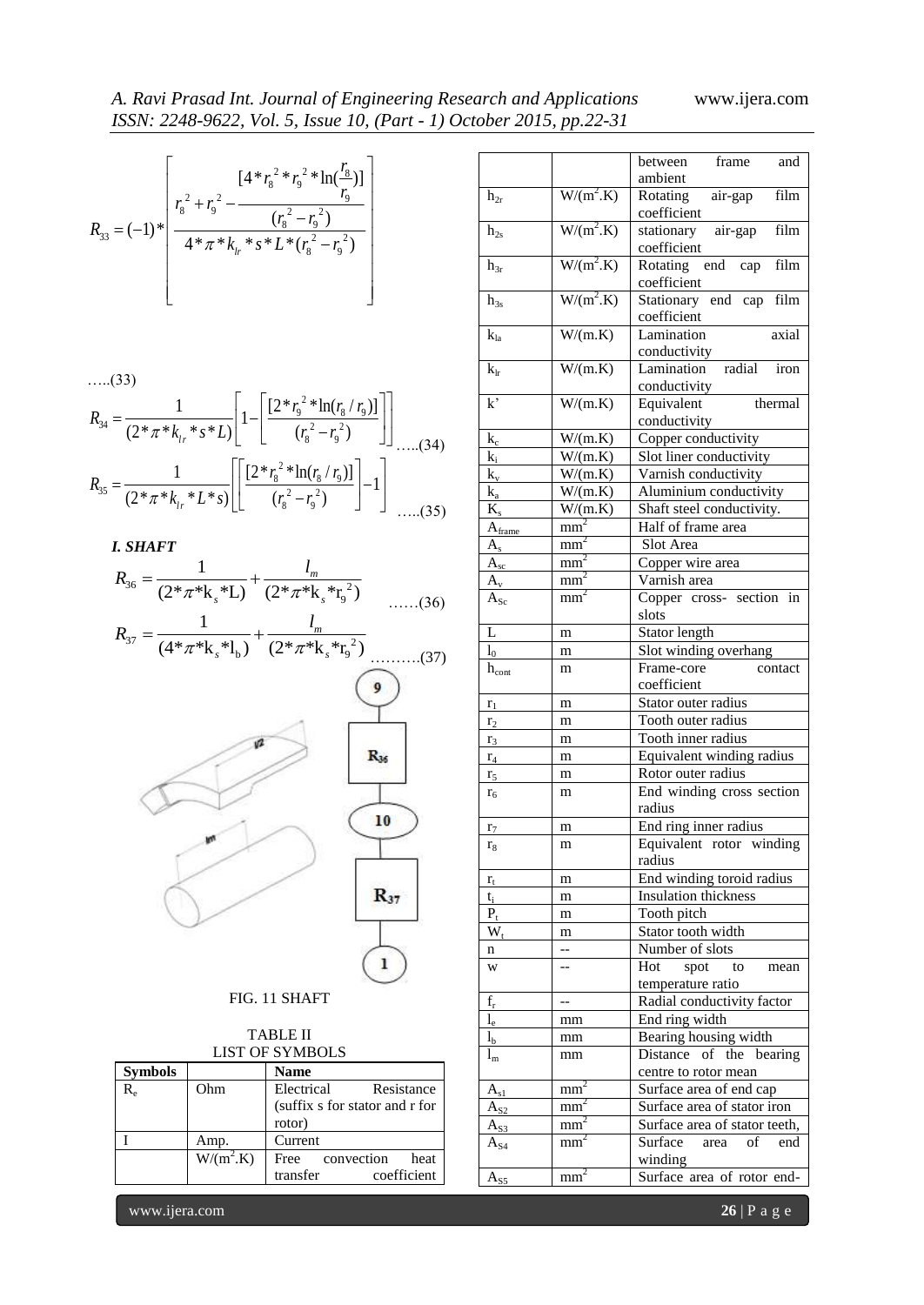

### FIG. 11 - TNM MODEL OF 10 NODES

### TABLE III Thermal Resistance Description of 10 Node TNM Model

| <b>Resist-</b>  | (K/W)              | <b>NIOUEI</b><br><b>Description</b>                  |
|-----------------|--------------------|------------------------------------------------------|
| ance            |                    |                                                      |
| $1-$            | <b>FRAME</b>       |                                                      |
| R1              | 0.0567             | Thermal resistance from frame to                     |
|                 |                    | ambient                                              |
| R2              | 0.0228             | Radial thermal resistance from                       |
|                 |                    |                                                      |
| $2-$            |                    | frame to stator yoke<br><b>STATOR BACK IRON/CORE</b> |
|                 |                    | Axial thermal resistance from                        |
| R <sub>3</sub>  | 0.2658             | stator yoke to end cap air                           |
| R <sub>4</sub>  |                    | Radial interconnecting thermal                       |
|                 | 0.0015             | resistance of the stator yoke                        |
| R <sub>5</sub>  | 0.0042             | Radial thermal resistance from                       |
|                 |                    | the stator yoke to frame                             |
| R <sub>6</sub>  | 0.0049             | Radial thermal resistance from                       |
|                 |                    | the stator yoke to stator teeth                      |
| $3-$            |                    | <b>STATOR TEETH</b>                                  |
| R7              | 0.8185             | Axial thermal resistance from                        |
|                 |                    | stator teeth to end cap air                          |
| R8              | 0.0008             | Radial/circumferential thermal                       |
|                 |                    | resistance from stator teeth to                      |
|                 |                    | stator winding                                       |
| R <sub>9</sub>  | $-0.003$           | Radial interconnecting thermal                       |
|                 |                    | resistance of the stator teeth                       |
| R10             | 0.0086             | Radial thermal resistance from                       |
|                 |                    | the stator teeth to stator yoke                      |
| R11             | 0.0100             | Radial thermal resistance from                       |
|                 |                    | the stator teeth to air gap                          |
| $4-$            |                    | <b>STATOR WINDING</b>                                |
| R12             | 0.0127             | Radial/circumferential thermal                       |
|                 |                    | resistance from the stator coils to                  |
|                 |                    | stator teeth                                         |
| R13             | 0.0094             | Axial thermal resistance from the                    |
|                 |                    | stator coils to end-winding                          |
| R14             | 0.0254             | Radial thermal resistance from                       |
|                 |                    | the stator coils to stator yoke                      |
| R15             | 0.0160             | Radial thermal resistance from                       |
|                 |                    | the stator coils to air gap                          |
| $5-$            | <b>AIR GAP</b>     |                                                      |
| R <sub>16</sub> | 0.2958             | Radial thermal resistance<br>from                    |
|                 |                    | the air gap to stator teeth                          |
| R17             | 0.2958             | Radial thermal resistance<br>from                    |
|                 |                    | the air gap to stator coils                          |
| <b>R18</b>      | 0.1490             | Radial thermal resistance<br>from                    |
|                 |                    | the air gap to rotor bars                            |
| 6-              | <b>END WINDING</b> |                                                      |
| R <sub>19</sub> | 0.0102             | Axial thermal resistance from the                    |
|                 |                    | end-winding to stator coils                          |
| R <sub>20</sub> | 0.0392             | Thermal resistance from the end-                     |
|                 |                    |                                                      |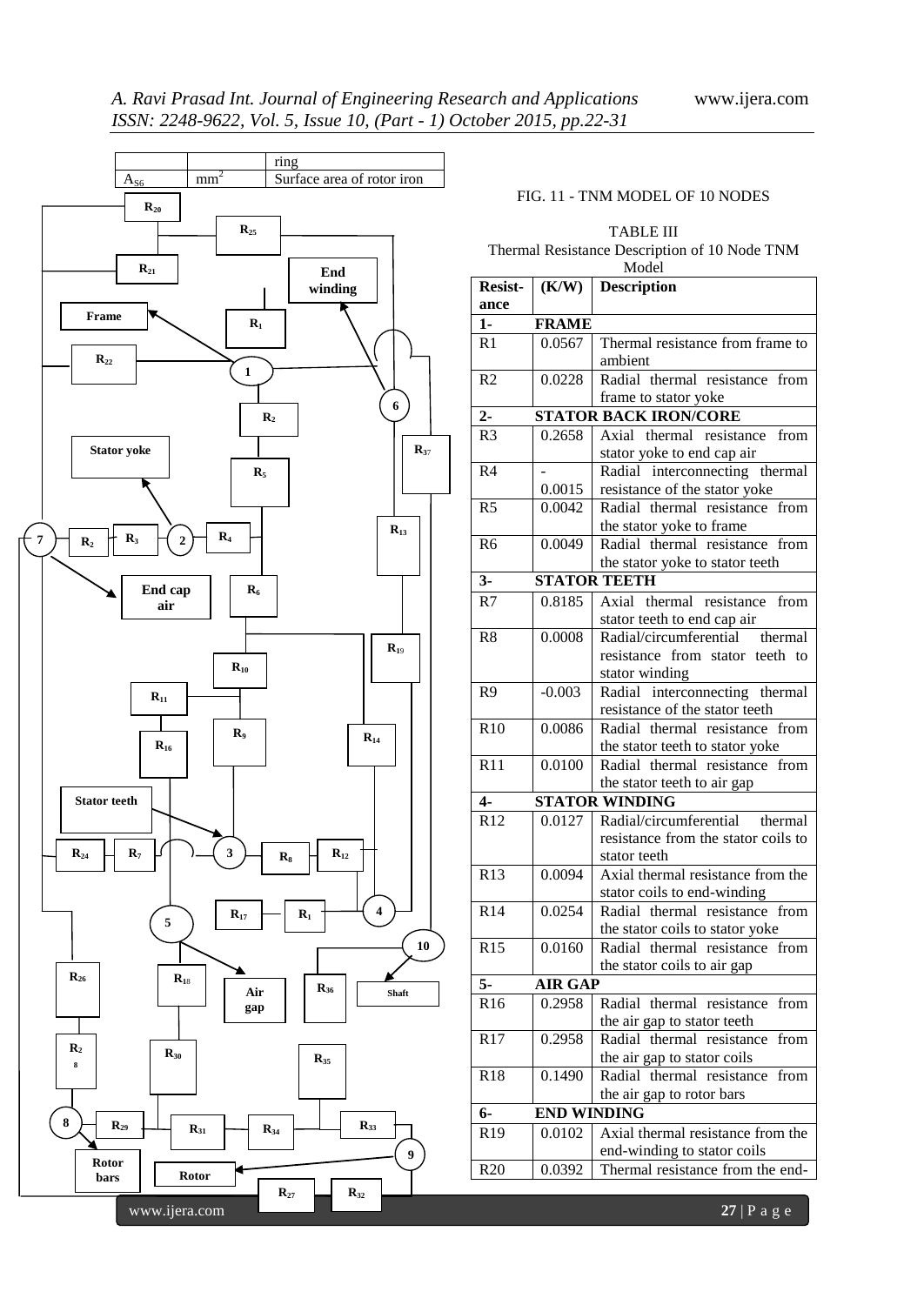|                 |                     | winding to end cap air                                       |
|-----------------|---------------------|--------------------------------------------------------------|
| R <sub>21</sub> | 0.2522              | Thermal resistance from the end-                             |
|                 |                     | winding to end cap air                                       |
| $7-$            | <b>END CAP AIR</b>  |                                                              |
| R22             | $0.\overline{0455}$ | Axial thermal resistance from the                            |
|                 |                     | end cap air to frame                                         |
| R23             | 0.3716              | Axial thermal resistance from the                            |
|                 |                     | end cap air to stator yoke                                   |
| R24             | 1.2088              | Thermal resistance from the end                              |
|                 |                     | cap air to stator teeth                                      |
| R <sub>25</sub> | 0.0614              | Thermal resistance from the end                              |
|                 |                     | cap air to end-winding                                       |
| R <sub>26</sub> | 1.1002              | Thermal resistance from the end                              |
|                 |                     | cap air to rotor end-rings                                   |
| R27             | 0.7870              | Thermal resistance from the end                              |
|                 |                     | cap air to rotor iron                                        |
| $8-$            |                     | <b>ROTOR WINDING</b>                                         |
| R28             | 0.0387              | Axial thermal resistance from the                            |
|                 |                     | rotor bars to end cap air                                    |
| R <sub>29</sub> |                     | Radial interconnecting thermal                               |
|                 | 0.0001              | resistance of the rotor bars                                 |
| R30             | 0.0003              | Radial thermal resistance from                               |
|                 |                     | the rotor bars to air gap                                    |
| R31             | 0.0003              | Radial thermal resistance<br>from                            |
|                 |                     | the rotor bars to rotor iron                                 |
| $9-$            | <b>ROTOR IRON</b>   |                                                              |
| R32             | 0.4235              | Axial thermal resistance from the                            |
|                 |                     | rotor iron to end cap air                                    |
| R33             |                     | Radial interconnecting thermal                               |
|                 | 0.0037              | resistance of the rotor iron                                 |
| R34             | 0.0095              | Radial thermal resistance from                               |
|                 |                     | the rotor iron to rotor bars                                 |
| <b>R35</b>      | 0.0138              | Radial thermal resistance<br>from                            |
|                 |                     | the rotor iron to shaft                                      |
| $10-$           | <b>SHAFT</b>        |                                                              |
| R36             | 0.2158              | Radial thermal resistance<br>from                            |
|                 |                     |                                                              |
|                 |                     | the shaft to rotor iron<br>Axial thermal resistance from the |
| R37             | 0.2760              |                                                              |
|                 |                     | shaft to frame through bearings                              |

# node 1

### TABLE IV TEMPERATURE DISTRIBUTION AND HEAT FLOWS - 10 NODE TNM MODEL

| <b>Heat input values: Watts</b> |          |                                            |       |  |  |
|---------------------------------|----------|--------------------------------------------|-------|--|--|
|                                 |          | <b>Additional loss</b>                     | 298.0 |  |  |
| Stator yoke                     | 467.0    | Mechanical loss                            | 76.0  |  |  |
| loss                            |          |                                            |       |  |  |
| <b>Stator</b>                   | 619.0    | Rotor copper loss                          | 563.0 |  |  |
| copper loss                     |          |                                            |       |  |  |
|                                 |          | Temperatures at all the nodes are given in |       |  |  |
| <b>brackets</b>                 |          |                                            |       |  |  |
| <b>NODE</b>                     | 1: Frame | NODE 2: Stator                             | voke  |  |  |
| (57.39)                         |          | (74.50)                                    |       |  |  |
|                                 |          |                                            |       |  |  |
| <b>HEAT</b>                     |          |                                            |       |  |  |
| <b>FLOWS</b>                    |          |                                            |       |  |  |
| <b>FROM</b>                     |          |                                            |       |  |  |

| $\overline{\text{Node}}$ 10 to | 116.41     | Heat flows from                       | 290.18                         |
|--------------------------------|------------|---------------------------------------|--------------------------------|
| node 1                         |            | node 3 to Node 2                      |                                |
| $Node$ 2 to                    | 670.28     | Heat flows from                       | 157.36                         |
| node 1                         |            | node 4 to Node 2                      |                                |
| Node 10 to                     | 224.81     | Heat flows from                       | 72.56                          |
| node 1                         |            | node 5 to Node 2                      |                                |
| No heat generation at          |            | Heat generation                       | 233.50                         |
| node 1                         |            | at node 2                             |                                |
|                                |            | <b>HEAT GOES OUT TO</b>               |                                |
| All<br>these                   | -993.85    | Node $7$                              | $-10.76$                       |
| heat                           |            |                                       |                                |
| quantities                     |            |                                       |                                |
| go<br>to                       |            |                                       |                                |
| ambient                        |            |                                       |                                |
|                                |            | Node 1                                | $-670.28$                      |
| <b>NODE 3: Stator teeth</b>    |            | <b>NODE 4:Stator</b>                  | winding                        |
| (77.11)                        |            | (79.13)                               |                                |
| <b>HEAT</b>                    |            | <b>HEAT FLOWS</b>                     |                                |
| <b>FLOWS</b>                   |            | <b>FROM</b>                           |                                |
| <b>FROM</b>                    |            |                                       |                                |
| Heat flows                     | 144.51     | From node 6                           | 34.29                          |
| from node 4                    |            |                                       |                                |
| Heat flows                     | 67.63      | From node 5                           | 59.41                          |
| from node 5                    |            |                                       |                                |
| Heat flows                     |            | Heat flows out                        |                                |
|                                |            |                                       |                                |
| out to<br>To Node 2            | $-290.18$  | to<br>Flows out<br>$\overline{\ }$ to | $-144.51$                      |
|                                |            | node 3                                |                                |
|                                |            |                                       |                                |
| To Node 7                      | $-4.66$    | Flows<br>out<br>to                    | $-157.36$                      |
|                                |            | node 2                                |                                |
| Heat                           | 82.70      | Heat generated                        | 208.16                         |
| generated                      |            | at node 4                             |                                |
| NODE 5:                        | Air<br>gap | Node 6:<br>End                        | $\overline{\textbf{w}}$ inding |
| (97.32)                        |            | (79.75)                               |                                |
| flows out to $-67.63$          |            | generated<br>Heat                     | 160.94                         |
| node 3                         |            | at node 6                             |                                |
| flows out to $-59.41$          |            | Flow to node 4                        | $-34.29$                       |
| node 4                         |            |                                       |                                |
| Heat<br>flows                  | 127.05     | Flows to node 7                       | $-126.65$                      |
| from node 8                    |            |                                       |                                |
| NODE 7: End cap air            |            | <b>NODE</b> 8: Rotor                  | bars                           |
| (67.66)                        |            | (116.42)                              |                                |
| flow<br>Heat                   | 42.914     | Heat flow out to                      | $-127.05$                      |
| from node 8                    |            | node 5                                |                                |
| Heat<br>flow                   | 10.76      | Heat flow out to                      | $-42.914$                      |
| from node 2                    |            | node 7                                |                                |
| Heat<br>flow                   | 4.66       | Heat flow out to                      | $-111.54$                      |
| from node 3                    |            | node 9                                |                                |
| Heat<br>flow                   | 126.65     | Heat generated                        | 281.50                         |
| from node 6                    |            |                                       |                                |
| Heat<br>flow                   | 39.83      |                                       |                                |
| from node 9                    |            |                                       |                                |
| Heat flow                      | $-224.81$  |                                       |                                |
| out to node                    |            |                                       |                                |
| 1                              |            |                                       |                                |
| Heat<br>generated              | 0.0        |                                       |                                |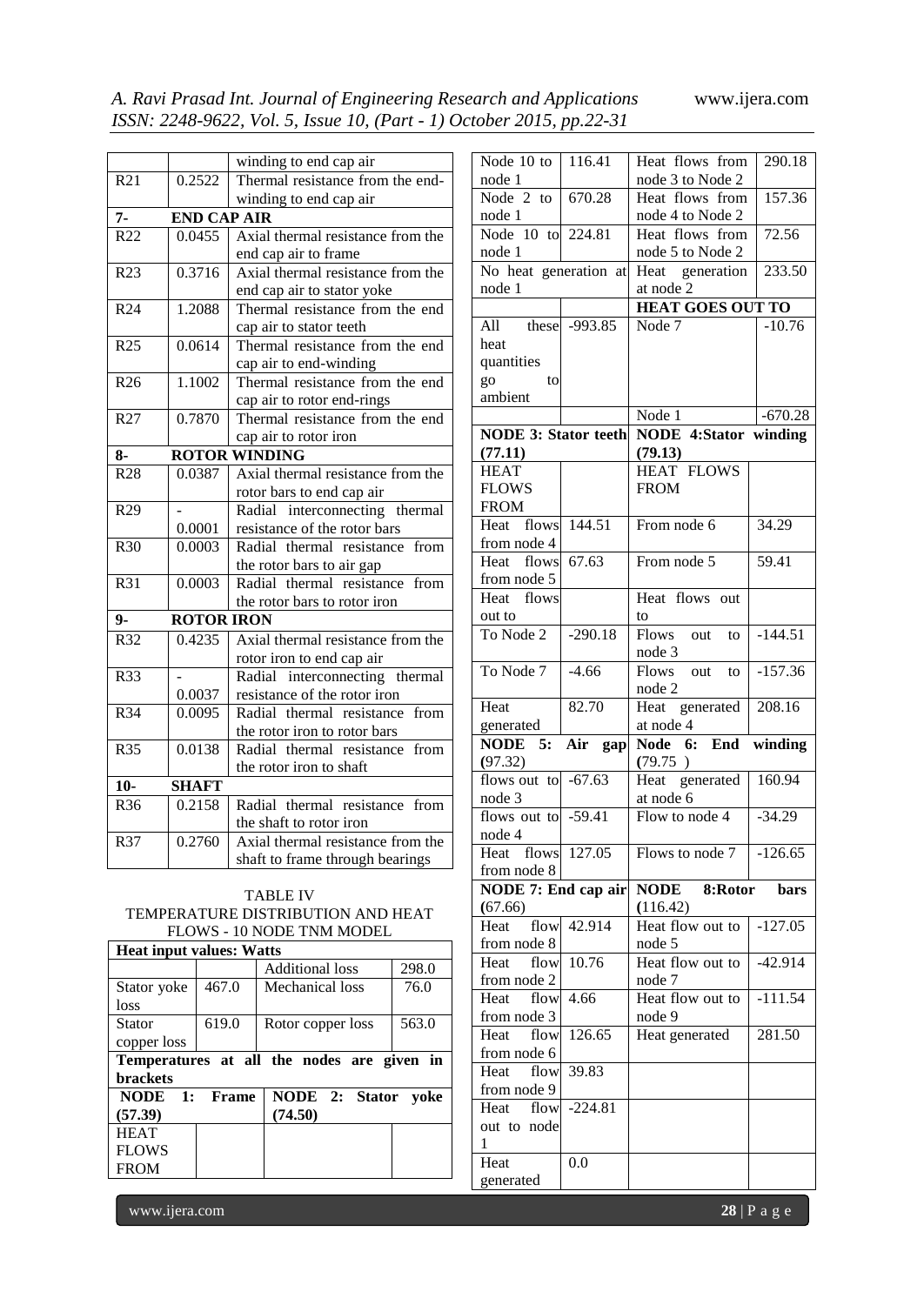| <b>NODE 9: Rotor Iron</b> (115.75) |  |                           |           |
|------------------------------------|--|---------------------------|-----------|
| Heat flow 42.914                   |  | Heat flow from            | 39.83     |
| from node 8                        |  | node 9                    |           |
| Heat flow 10.76                    |  | Heat flow out to          | $-224.81$ |
| from node 2                        |  | node 1                    |           |
| Heat flow 4.66                     |  | Heat generated            | 0.0       |
| from node 3                        |  |                           |           |
| Heat flow $126.65$                 |  |                           |           |
| from node 6                        |  |                           |           |
| <b>NODE 10: Shaft</b> (89.49)      |  |                           |           |
| Heat<br>to                         |  | $116.41$ Heat from node 9 | $-116.41$ |
| node 1                             |  |                           |           |
| No heat generation                 |  |                           |           |

### **REFERENCES**

- [1] PH Mellor, D Roberts, DR Turner, Lumped parameter thermal model for electrical IEE PROCEEDINGS-B/ *Vol. 138, No. 5, 1/*205- 218/machines of TEFC design 1991 *SEPTEMBER* 1991
- [2] Popove Lyudmila, Combined electromagnetic and thermal design platform for totally enclosed induction motors, MASTER'S THESIS
- [3] ANSYS manual





% ANNEXTURE – MATLAB program

 $f2 = fopen('motor10nodes.txt','w');$ %%All dimensions are in meter %%

www.ijera.com **29** | P a g e %% Stator length and Stator outer radius %% length=0.2066;  $ra1 = 0.169$ %% Tooth outer radius and Tooth inner radius %%  $ra2 = 0.1351$ ;  $ra3 = 0.1075$ %% Winding radius and Rotor outer radius %%  $ra4 = 0.0085718$ ;  $ra5 = 0.1067$ %% End winding cross section radius %%  $ra6 = 0.0273$ %% End disk inner radius %%  $ra7 = 0.0889$ %% Equivalent rotor winding radius %%  $ra8 = 0.0975$ %% Shaft radius and Frame radius %%  $ra9 = 0.05510$ ; raframe = ra1 + 0.02 %% End-winding toroid radius and No. of Slots %%  $rat = (ra2 + ra3)/2;$   $n = 48$ %% Tooth pitch and Insulation Thickness %% pt =  $0.0106$ ; ti =  $0.0005$ %% End Winding length or Slot winding over hang  $lew = 0.025$ ; $lo = lew$ %% distance of rotor centre to bearing centre %%  $lm = 0.15$ ; %% Bearing length and End cap length %%  $lb = 0.025$ ; lendcap = 0.1281; %% Length of Frame %% lframe =  $0.23140$ ; %% Surface area of copper and Slot area %% Asc=  $0.00019066$ ; Aslot = ra4^2\*pi; %% Endcap contact area %% As1 =  $(2*pi*rafname*lendcap) + (pi*rafname^2);$ %% End length %%  $le = 0.0365$ ; %% Short terms ra12= ra1^2-ra2^2; ra23= ra2^2-ra3^2; ra57= ra5^2-ra7^2; ra58= ra5^2-ra8^2; ra89= ra8^2-ra9^2; %% Contact Area of stator iron %%  $As2 = pi*(ra12);$ %% Contact area of stator teeth %%  $As3 = pi*(ra23) - Aslot*n;$ %% Contact area of endwinding %%  $As4 = 2*pi*ra6*2*pi*rat;$ % As $4 = 2$ \*pi\*ra6; hsum =  $(((ra5*2) - ra7*2)/(2));$ %% Contact area of rotor end winding %% As5 =  $pi*(ra5^2 - ((2*ra5-2*(hsum))/2)^2)$ ; %% Contact area of rotor %%  $As6 = pi*((2*ra5-2*(hsum))/2)^2-(ra9^2));$ %% Contact area of end ring %%  $As7 = (2*pi*(ra57)+2*pi*ra5*le);$ %% Surface area of frame %% Aframe =  $pi*raf$ raframe $^2 + 2*pi*raf$ raframe\*lframe; %% Heat transfer coefficient %% %% Frame core contact coffi %% hcont  $= 400$ : %% Lamination stacking factor %%  $s = 0.97$ ; %% Radial conductivity factor %%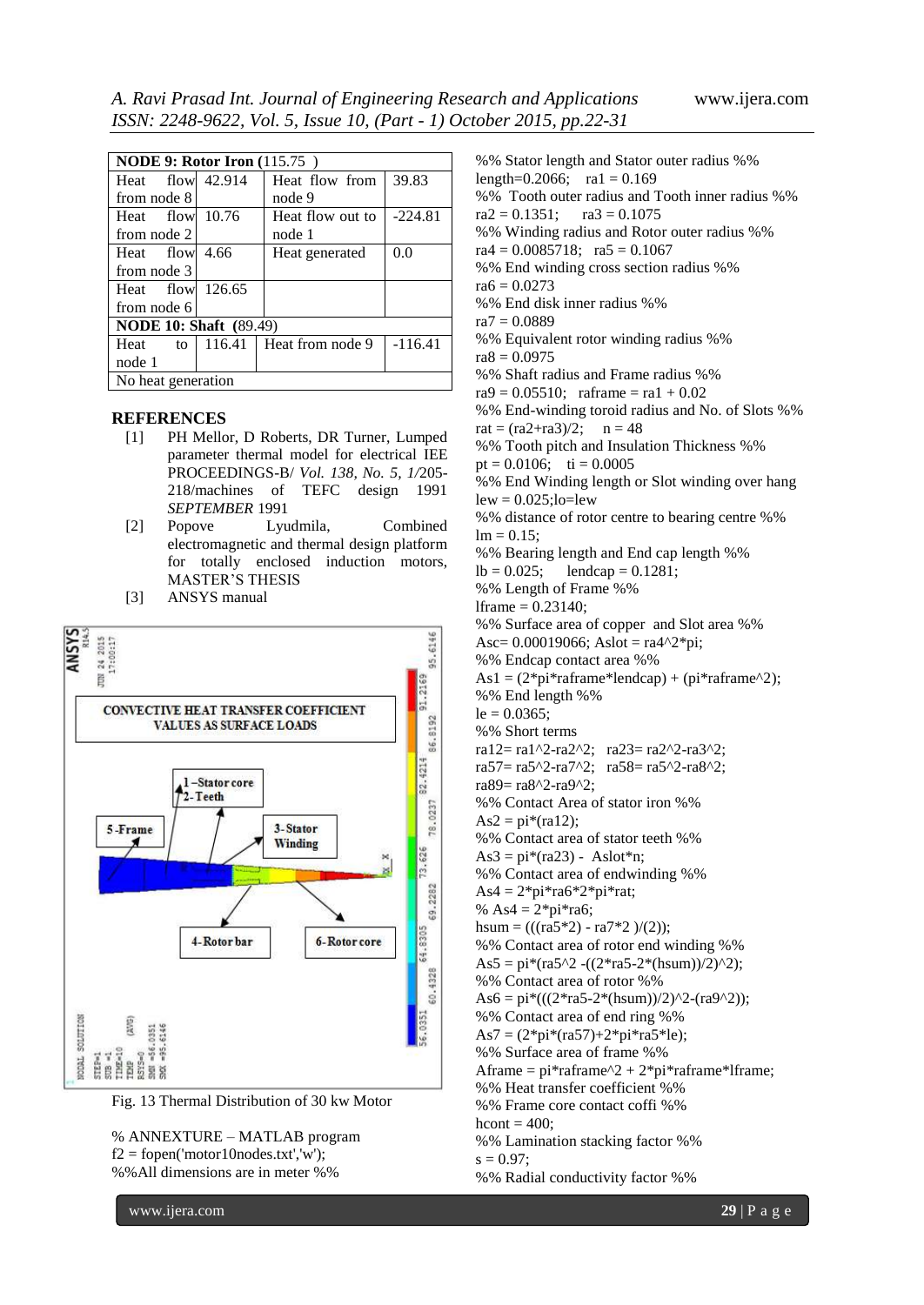$fr = 2.5$ ; %% Hotspot to mean temp %%  $w = 1.5$ ; %% Lamination axial and iron conductivities %%  $kla = 4$ ;  $klr = 39$ : %% Shaft steel and copper conductivities %%  $ks = 40$ ;  $kc = 400$ ; %% Slot liner and varnish conductivities %%  $ki = 0.8;$   $kv = 0.8;$ %% Aluminium and air conductivities %%  $ka = 237$ ; kair = 0.026; %% Convection bt frame and ambient %%  $h1 = 15.0952$ ; %% rotating airgap film %%  $h2r = 96.8975$ ; %% Stationary airgap and end cap films %%  $h2s = 65$ ;  $h3s = 15.5$ ; %% rotating endcap air film %%  $h3r = 83.0951;$ %losses %% pfys =  $467.00$ ; pfes =  $76.00$ ; pad = 298.00; pcus = 619.00; pcur = 563.00; %% Resistance %%  $r1 = 1/(2 * h1 * 1.51 * Aframe);$  $r2 = 1/(pi*hcont*length*ra1);$  $r3 = \text{length}/(6 \cdot \text{pi} \cdot \text{kla} \cdot \text{rad2});$  $r4$ <sub>-c</sub>=  $4*ra1^2*ra2^2*log(ra1/ra2)/ra12;$ r4\_d= 4\*pi\*klr\*length\*s\*ra12;  $r4 = -1*(ra1^2 + ra2^2 -r4_c)/r4_d;$ r5\_a=  $2*ra2^*log(ra1/ra2)/ra12$ ;  $r5$   $b = (1-r5_a);$  $r5 = r5_b/(2*pi*klr*length* s);$ r6  $a = 2*ral^2*log(ral/ra2)/ral2$ ;  $r6 = (r6_a - 1)/(2*pi*klr*length*s);Wt = 0.0053;$  $r7 = length*pt/(6*pi*kla*Wt*ra23);$  $r8 = pi*Wt*ra23/(klr*length*s*pt*(ra2-ra3)^2*n^2);$  $r9$ <sub>\_a</sub>=  $4*ra2^2*ra3^2*log(ra2/ra3)/ra23$ ;  $r9_b = -pt*(ra2^2 + ra3^2 - r9_a);$  $r9 = r9_b/(4*pi*klr*length*sv*Wt*ra23);$  $r10_a = 2*ra3^2*log(ra2/ra3)/ra23;$ r10  $b = 2*pi*klr*length*s*Wt;$  $r10 = pt*(1-r10a)/r10b;$ r11\_a=  $2*ra2^*log(ra2/ra3)/ra23$ ; r11\_b= 2\*pi\*klr\*length\*s\*Wt;  $r11 = pt*(r11_a - 1)/r11_b;$  $r12_a = 2*ti/(pi*ki*length*ra4*n);$  $r12_b = 1/(2*pi*kv*length*fr*n);$  $r12 = r12_a + r12_b;$  $r13 = length/(6*kc*Asc*n);$  $r14_a = 4*ti/(pi*ki*length*ra4*n);$ r14 b=  $1/(pi*kv*length*fr*n);$  $r14 = r14_a + r14_b;$  $r15 = 1/(pi*kv*length*fr*n);$  $r16 = pt/(Wt*pi*ra3*length*h2r);$  $r17 = pt/((pt-Wt)*pi*ra3*length*h2r);$  $r18 = 1/(pi*ra5*length*h2r);$  $r19 = 10*$ w/( $n*$ Asc\*kc);  $r20 = w/(16*pi^2*rat*fr*kv);$ 

 $r21 = w*ra6^2/(8*pi*ra4^2*lo*fr*kv*n);$  $r22 = 1/(As1*h3r);$   $r23 = 1/(As2*h3r);$  $r24 = 1/(As3*h3r);$   $r25 = 1/(1.5*As4*h3r);$  $r26 = 1/(As5*h3r);$   $r27 = 1/(As6*h3r);$  $r28_a = \text{length}/(6 \cdot \text{pi} \cdot \text{ka} \cdot (\text{rad} \cdot 58));$ r28 b= le/(pi\*ka\*(ra57)); r28= r28  $a + r28$  b; r29\_a= 4\*ra5^2\*ra8^2\*log(ra5/ra8)/ra58;  $r29_b = 4*pi*ka*length*ra58;$  $r29 = -1*(ra5^2 + ra8^2 -r29a)/r29_b;$ r30\_a=  $2*ra8^2*log(ra5/ra8)/ra58;$ r30\_b= 2\*pi\*ka\*length;  $r30 = (1-r30a)/r30b;$ r31\_a= 2\*ra5^2\*log(ra5/ra8)/ra58; r31\_b= 2\*pi\*ka\*length;  $r31 = (r31_a - 1)/r31_b;$  $r32 = \text{length}/(6\text{*}pi\text{*}k\text{la}*\text{rad}9);$ r33\_a= 4\*ra8^2\*ra9^2\*log(ra8/ra9)/ra89; r33\_b= 4\*pi\*klr\*length\*s\*ra89;  $r33 = -1*(ra8^2 + ra9^2 -r33a)/r33b;$ r34\_a= 2\*ra9^2\*log(ra8/ra9)/ra89; r34\_b= 2\*pi\*klr\*length\*s;  $r34 = (1-r34a)/r34b;$ r35\_a=  $2*ra8^2*log(ra8/ra9)/ra89$ ; r35\_b= 2\*pi\*klr\*length\*s;  $r35 = (r35_a - 1)/r35_b;$ r36\_a= $1/(2*pi*ks*length);r36_b=/(2*pi*ks*ra9^2);$  $r36 = r36$  a + r36 b;  $r37_a = 1/(4*pi*ks*lb);$   $r37_b = / (2*pi*ks*ra9^2);$  $r37 = r37_a + r37_b$ ; %% Thermal conductances %%  $g12 = 1/(r2+r4+r5); g17 = 1/r22; g110 = 1/r37;$  $g11 = g12 + g110 + g17+(1/r1);$  $g23 = 1/(r4+r6+r9+r10);$   $g24 = 1/(r14+r6+r4);$  $g25 = 1/(r4+r6+r10+r11+r16);$  $g27 = 1/(r3+r23);$   $g22 = g12 + g23 + g27 + g24;$  $g34 = 1/(r8 + r12);$  $g35 = 1/(r9+r11+r16);$   $g37 = 1/(r7+r24);$  $g33 = g23 + g34 + g37 + g35$ ;  $g45 = 1/(r15+r17);$   $g46 = 1/(r13+r19);$  $g44 = g24 + g34 + g45 + g46$ ;  $g58 = 1/(r18+r29+r30);$   $g55 = g35+g45+g58;$ r67\_a = r20\*r21/(r20+r21);  $g67 = 1/(r67_a + r25);$   $g66 = g46 + g67;$  $g78 = 1/(r26 + r28);$   $g79 = 1/(r32 + r27);$  $g77 = g17 + g27 + g37 + g67 + g78 + g79$ ;  $g89 = 1/(r29 + r31 + r33 + r34);$  $g88 = g58 + g78 + g89; g910 = 1/(r33 + r35 + r36);$  $g99 = g89 + g79 + g910$ ;  $g1010 = g910 + g110$ ; %% Matrix %%  $g = [g11 - g12 \ 0 \ 0 \ 0 \ 0 \ -g17 \ 0 \ 0 \ -g110;$  -g12 g22 -g23 -g24 0 0 -g27 0 0 0; 0 -g23 g33 -g34 -g35 0 -g37 0 0 0 ; 0 -g24 -g34 g44 -g45 -g46 0 0 0 0 ; 0 0 -g35 -g45 g55 0 0 -g58 0 0; 0 0 0 -g46 0 g66 -g67 0 0 0; -g17 -g27 -g37 0 0 -g67 g77 -g78 -g79 0 ; 0 0 0 0 -g58 0 -g78 g88 -g89 0; 0 0 0 0 0 0 -g79 -g89 g99 -g910;

www.ijera.com **30** | P a g e